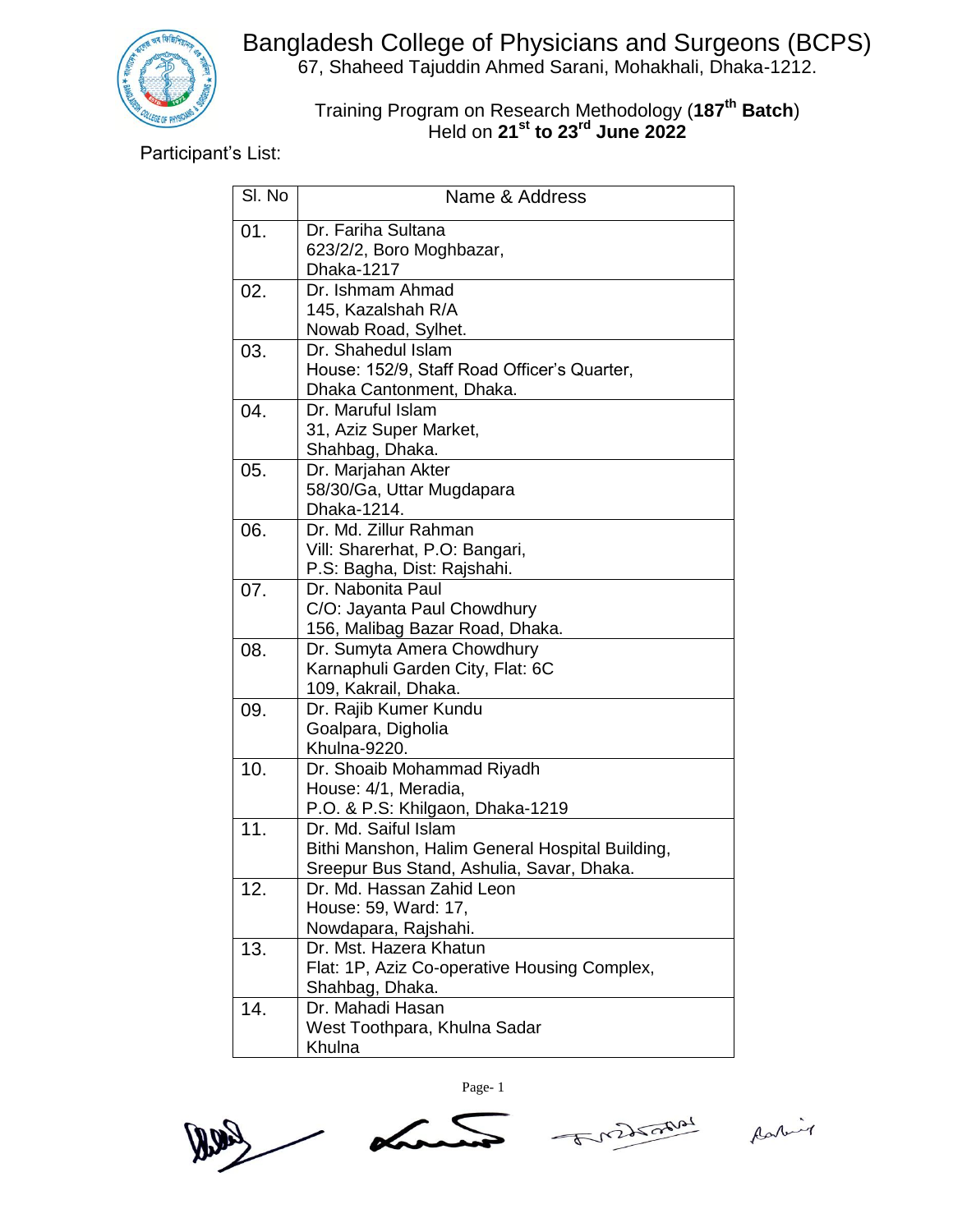| SI. No | Name & Address                                                 |
|--------|----------------------------------------------------------------|
| 15.    | Dr. Shakhawat Hossain                                          |
|        | 18-20, Nobody Housing                                          |
|        | Mohammadpur, Dhaka.                                            |
| 16.    | Dr. Debashish Debnath                                          |
|        | 84/2, Swamibag                                                 |
|        | Dhaka.                                                         |
| 17.    | Dr. Nasrin Akter                                               |
|        | 1432/A, Polash Kutir                                           |
|        | Khilgaon, Dhaka.                                               |
| 18.    | Dr. A. M. M. Rezaur Rashid                                     |
|        | Neurology Department,                                          |
|        | Dhaka Medical College Hospital, Dhaka.<br>Dr. Md. Imtiaz Belal |
| 19.    | Registrar of Otolaryngology,                                   |
|        | SSMC & Mitford Hospital, Dhaka.                                |
| 20.    | Dr. Md. Arifur Rahman                                          |
|        | IMO, Dept. of Otolaryngology                                   |
|        | Dhaka Medical College Hospital, Dhaka                          |
| 21.    | Dr. Shammi Ara Shahida                                         |
|        | Plot No: 501, Road: 1/2, Block: I                              |
|        | Niketon, Gulshan-1, Dhaka.                                     |
| 22.    | Dr. Nafiza Tabassum                                            |
|        | Sayabithi, House No: 01/24/02,                                 |
|        | Plot No: B-42, Block: B, Eastern Housing,                      |
|        | Middle Basaboo, Dhaka.                                         |
| 23.    | Dr. Tahmina Yasmin                                             |
|        | 187, Arambag,                                                  |
|        | Motijheel, Dhaka.                                              |
| 24.    | Dr. Orpita Sarker                                              |
|        | 82, C.K. Ghosh Road                                            |
| 25.    | Sadar, Mymensingh.<br>Dr. Muhammad Shariful Islam              |
|        | 203/2, Dholadia (Saleha Market)                                |
|        | Mymensingh Sadar, Mymensingh                                   |
| 26.    | Dr. Juthi Das                                                  |
|        | 678, Ramananda Dham                                            |
|        | Jhawtala, Cumilla                                              |
| 27.    | Dr. Md. Shahazada Hossain                                      |
|        | 15/7, Road No: 01                                              |
|        | Kallayanpur, Dhaka.                                            |
| 28.    | Dr. Sharmin Mahbuba Khanam                                     |
|        | Indoor Medical Officer of Paediatrics, Sylhet MAG              |
|        | Osmani Medical College & Hospital, Sylhet.                     |
| 29.    | Dr. Rezwana Salam Bushra                                       |
|        | 8/3, Corner View,                                              |
|        | Shubid Bazar, Sylhet.                                          |
| 30.    | Dr. Md. Nurul Islam                                            |
|        | Ga-88/B, Middle Badda                                          |
|        | Gulshan Badda Link Road, Dhaka                                 |





Rabit